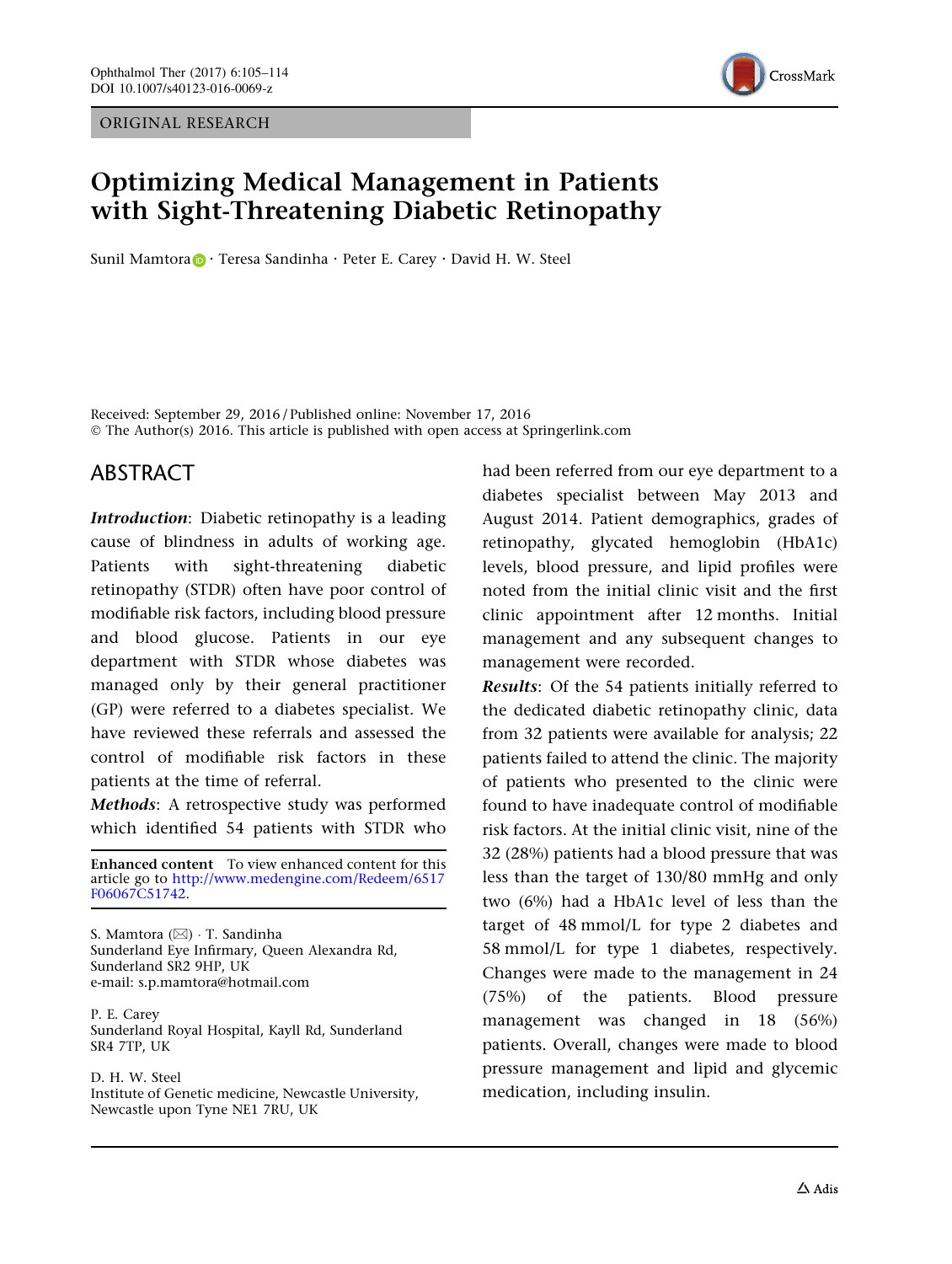Conclusion: The majority of patients with STDR were receiving suboptimal medical management. Collaboration between GPs, diabetes specialists, and ophthalmologists can lead to optimized medical management. All eye departments should develop protocols specifying when patients with diabetic retinopathy should be referred for to a diabetes specialist for input.

Keywords: Blood pressure; Diabetes; Diabetic retinopathy; Maculopathy; Multidisciplinary; Systemic control

#### INTRODUCTION

Diabetic retinopathy is a leading cause of blindness in the UK, accounting for 14.4% of blindness in adults of working age [\[1\]](#page-7-0). Poor glycemic control and hypertension are both well-known factors that increase the rate of progression of diabetic retinopathy. Consequently, it is therefore not surprising that in patients with significant retinopathy these factors are not sufficiently under control [\[2–4\]](#page-7-0). Indeed, one study found that 65% of patients requiring laser treatment for diabetic maculopathy had suboptimal blood pressure control [[5](#page-7-0)].

The 2010 Diabetes UK Task and Finish Group recommended that all patients with retinopathy requiring active management or complex monitoring should have their diabetes care provided by specialist teams [[6](#page-7-0)]. However, data from the 2014/2015 UK National Diabetes Audit suggest that only 4.4% of patients are under specialist care for their diabetes and that the majority of patients in the UK are under the care of their primary care physician only [referred to as a general practitioner (GP) in the UK] [[7\]](#page-7-0).

In line with the aforementioned recommendations we referred patients managed at our eye center who were only under the care of their GP for their diabetes and found to have sight-threatening diabetic retinopathy (STDR) to a diabetologist as part of a pre-determined protocol involving assessment in a dedicated clinic by diabetic retinopathy specialists. The aim of the retrospective study reported here was to determine the benefit of physician input in these patients by identifying the interventions that were made and thus assess the modifiable risk factors for retinopathy progression at the point of referral.

## METHODS

Patients referred from the eye department to the dedicated retinopathy clinic between May 2013 and August 2014 were identified using the hospital computer system. Patients with STDR whose diabetes management was under the care of their GP only were referred for specialist input as part of a pre-determined protocol that had been set up previously. The case notes of the patients were reviewed. Data from referrals and documentation from resultant clinic appointments were analyzed.

Patient demographics were extracted and recorded alongside the patient's co-morbidities and level of retinopathy in each eye at the time of referral (Table [1\)](#page-2-0). The retinopathy was graded as background, preproliferative and proliferative, and a maculopathy graded as present if clinically significant macular edema was present [[8](#page-7-0)] (Table [2](#page-2-0)). Current medical management was also noted, including drugs prescribed to control lipids, blood pressure, and blood glucose (Table [3\)](#page-3-0).

Clinic letters were used to identify if changes had been made to the patient's diabetes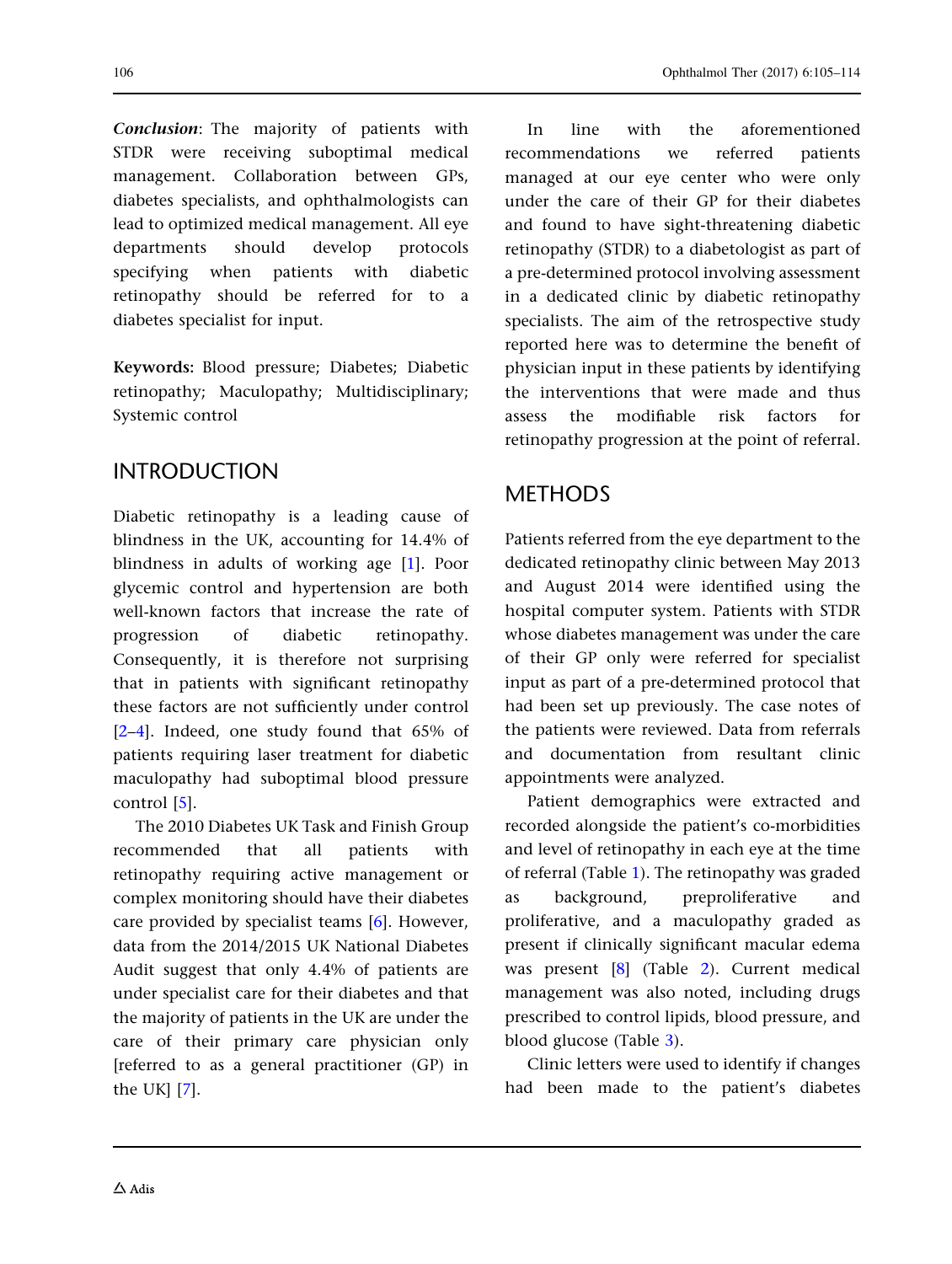| Parameter recorded               | Type 1 diabetes<br>$(n = 10 \text{ patients})$ | Type 2 diabetes<br>$(n = 22$ patients) | All patients<br>$(n = 32)$ |
|----------------------------------|------------------------------------------------|----------------------------------------|----------------------------|
| Age (median/IQR/range)           | 38/18/30-67                                    | $61/13/46 - 81$                        | $56/49 - 64/30 - 81$       |
| Male sex                         | $8(80\%)$                                      | 15 (68%)                               | 23 (72%)                   |
| $HbA1c$ (mmol/L)                 | $83 \pm 17 (60 - 114)$                         | $79 \pm 22 (39 - 125)$                 | $80 \pm 21 (39 - 125)$     |
| Target met                       | $0(0\%)$                                       | 2(9%)                                  | 2(6%)                      |
| Systolic blood pressure (mmHg)   | $131 \pm 24 (80 - 160)$                        | $145 \pm 25 (105 - 196)$               | $141 \pm 25 (80 - 196)$    |
| Target met                       | $5(50\%)$                                      | 6(27%)                                 | 11(34%)                    |
| Diastolic blood pressure (mmHg)  | $82 \pm 13 (51 - 97)$                          | $80 \pm 12 (58 - 105)$                 | $81 \pm 12$ (51-105)       |
| Target met                       | $5(50\%)$                                      | 13 (59%)                               | 18 (56%)                   |
| Total cholesterol (mmol/L)       | $4.6 \pm 1 (3.2 - 6.3)$                        | $3.8 \pm 1.6$ (2.5–7.5)                | $4.1 \pm 1.4$ (2.5-7.5)    |
| Target met                       | $3(30\%)$                                      | $11(50\%)$                             | 14 (44%)                   |
| Triglycerides (mmol/L)           | $1.5 \pm 0.4$ (1.1–2.2)                        | $1.7 \pm 1$ (0.5–3.8)                  | $1.6 \pm 0.9$ (0.5–3.8)    |
| Target met                       | 7(70%)                                         | 8(36%)                                 | 15 (47%)                   |
| Low-density lipoprotein (mmol/L) | $2.4 \pm 0.9$ (1-3.8)                          | $1.7 \pm 1.1$ (0.7–4.6)                | $1.9 \pm 1$ (0.7–4.6)      |
| Target met                       | 2(20%)                                         | 10(45%)                                | 12 (38%)                   |

<span id="page-2-0"></span>Table 1 Demographic data and baseline measurements recorded at the initial clinic visit

IQR Interquartile range, HbA1c Glycated hemoglobin

Unless indicated otherwise, values in table are given as the mean  $\pm$  standard deviation with the range in parenthesis or as a number with the percentage in parenthesis

| Grade of retinopathy in worst eye | Type 1 diabetes             | Type 2 diabetes     |  |  |
|-----------------------------------|-----------------------------|---------------------|--|--|
|                                   | $(n = 10 \text{ patients})$ | $(n = 22$ patients) |  |  |
| Background (R1)                   |                             |                     |  |  |
| Pre-proliferative (R2)            |                             | 15                  |  |  |
| Proliferative (R3)                |                             |                     |  |  |
| Maculopathy (M1)                  | 8                           | 10                  |  |  |

Table 2 Various grades of retinopathy in the worst eye according to type of diabetes

Values in table are given as the number of patients

management following referral. The patient's most recent body mass index (BMI) measurement, glycated hemoglobin (HbA1c), blood pressure, and lipid panel were noted. Case notes were re-reviewed 12 months after the initial presentation to the dedicated retinopathy clinic, and blood pressure, HbA1c,

and any changes to management were recorded.

Data were compared to the National Institute for Health and Care Excellence (NICE) guidelines for each parameter [\[9\]](#page-8-0). The target HbA1c level was 6.5% (48 mmol/mol) in patients with type 2 (T2D) diabetes treated with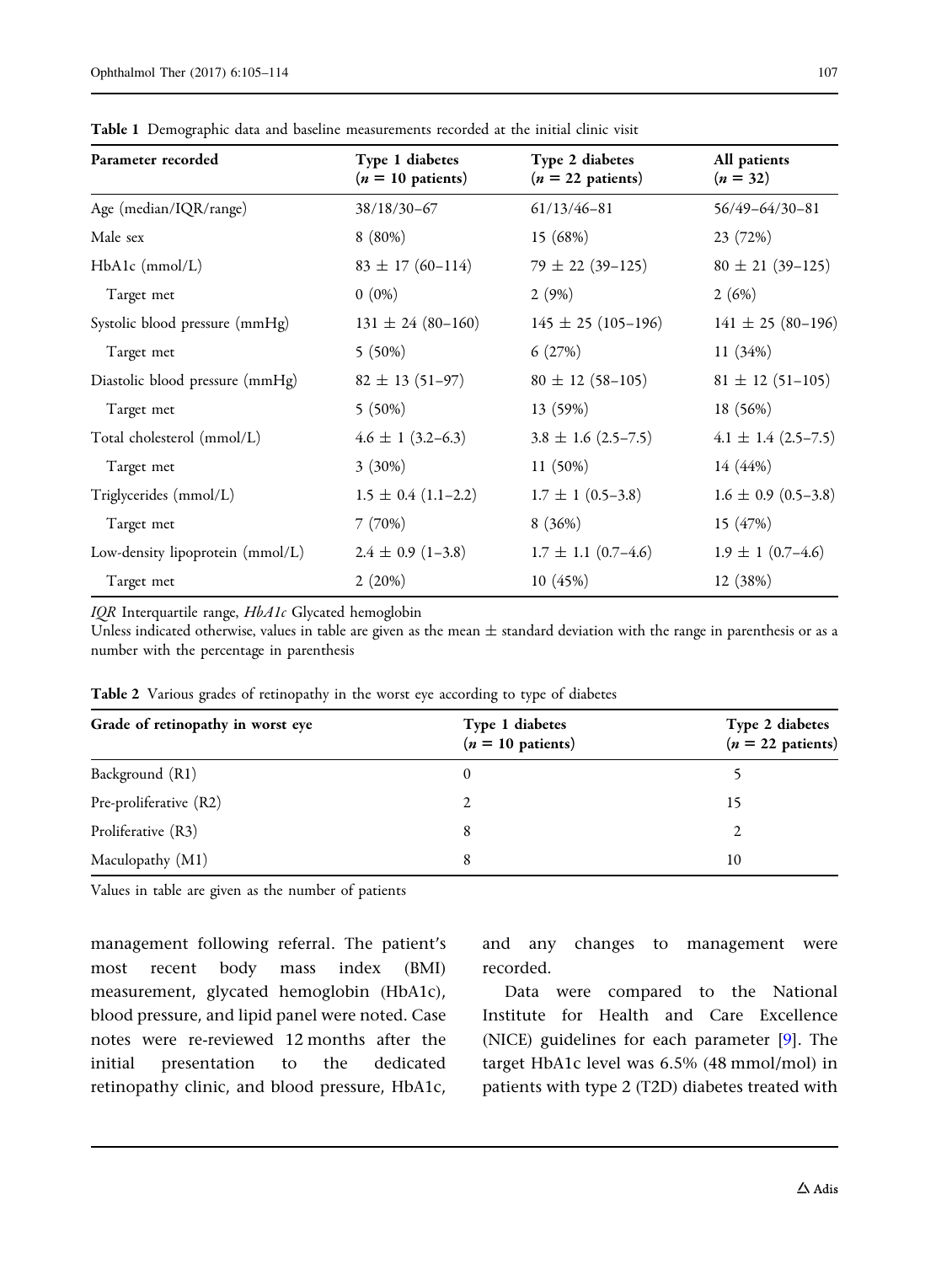<span id="page-3-0"></span>

|             | Table 3 Medical management protocols prescribed to patients prior to their initial visit to the dedicated diabetic |  |  |  |  |  |  |  |
|-------------|--------------------------------------------------------------------------------------------------------------------|--|--|--|--|--|--|--|
| retinopathy |                                                                                                                    |  |  |  |  |  |  |  |

| <b>Medical condition</b><br>to be controlled | Agent used            | Type 1 diabetes<br>$(n = 10 \text{ patients})$ | Type 2<br>$(n = 22$ patients) |
|----------------------------------------------|-----------------------|------------------------------------------------|-------------------------------|
| Blood glucose                                | Insulin               | 10 (100%)                                      | 9(41%)                        |
|                                              | 0 oral agent          | $9(90\%)$                                      | 2(9%)                         |
|                                              | $\geq$ 1 oral agents  | $1(10\%)$                                      | 9(41%)                        |
|                                              | $\geq$ 2 oral agents  | $0(0\%)$                                       | 11 (50%)                      |
| Blood pressure                               | 0 oral agent          | 7(70%)                                         | 10 (45%)                      |
|                                              | $\geq$ 1 oral agents  | $1(10\%)$                                      | 6(27%)                        |
|                                              | $\geq$ 2 oral agents  | 2(20%)                                         | 6(28%)                        |
| Lipoprotein                                  | Prescribed a statin   | 4(40%)                                         | 17 (77%)                      |
|                                              | Prescribed fnofibrate | $0(0\%)$                                       | $0(0\%)$                      |

Values in table are given as the number with the percentage in parenthesis

lifestyle advice or metformin and  $\langle 7.5\%$ (58 mmol/mol) in patients with type 1 diabetes (T1D) or T2D treated with other agents. Target blood pressure was to be  $\langle 130/$ 80 mmHg. Serum lipid profile targets were a total cholesterol of \4 mmol/l, triglycerides of  $\langle 1.7 \text{ mmol/l} \rangle$  and low-density lipoprotein (LDL) of  $\langle 2 \text{mmol/l.}$ 

Under UK guidelines the study was designated as service evaluation and formal ethical approval was not required.

## RESULTS

From the total of 54 patients referred to the dedicated diabetic retinopathy clinic, 32 patients reported to the clinic for an initial consultation, and 22 patients never attended the clinic at all. Following the initial clinic visit one patient was discharged from further follow-up and three patients failed to attend any further appointments. At baseline, antihypertensive medication was more commonly prescribed for patients with T2D

than for those with T1D [12/22 (55%) vs. 3/10 (30%), respectively]. Changes were made to the medical management of 24 of the 32 (75%) patients who attended the clinic (Table [4\)](#page-4-0). Of the 18 patients with macular edema who attended the clinic, ten (56%) had changes made to their hypertensive medication while only two (11%) had changes made to their glycemic therapy. In both of these latter patients, pioglitazone was stopped and replaced with either liraglutide or sitagliptin. Changes related to blood pressure control were made in 16 (76%) of the 21 patients with pre-proliferative/proliferative (grade R2/R3, respectively) retinopathy. These changes consisted of ten patients being started on an angiotensin converting enzyme (ACE) inhibitor, two patients being started on a calcium channel blocker, and four patients being started on combined therapy with both an ACE inhibitor and a calcium channel blocker.

Lipid profile measurements from the 12-month follow-up appointment were unavailable.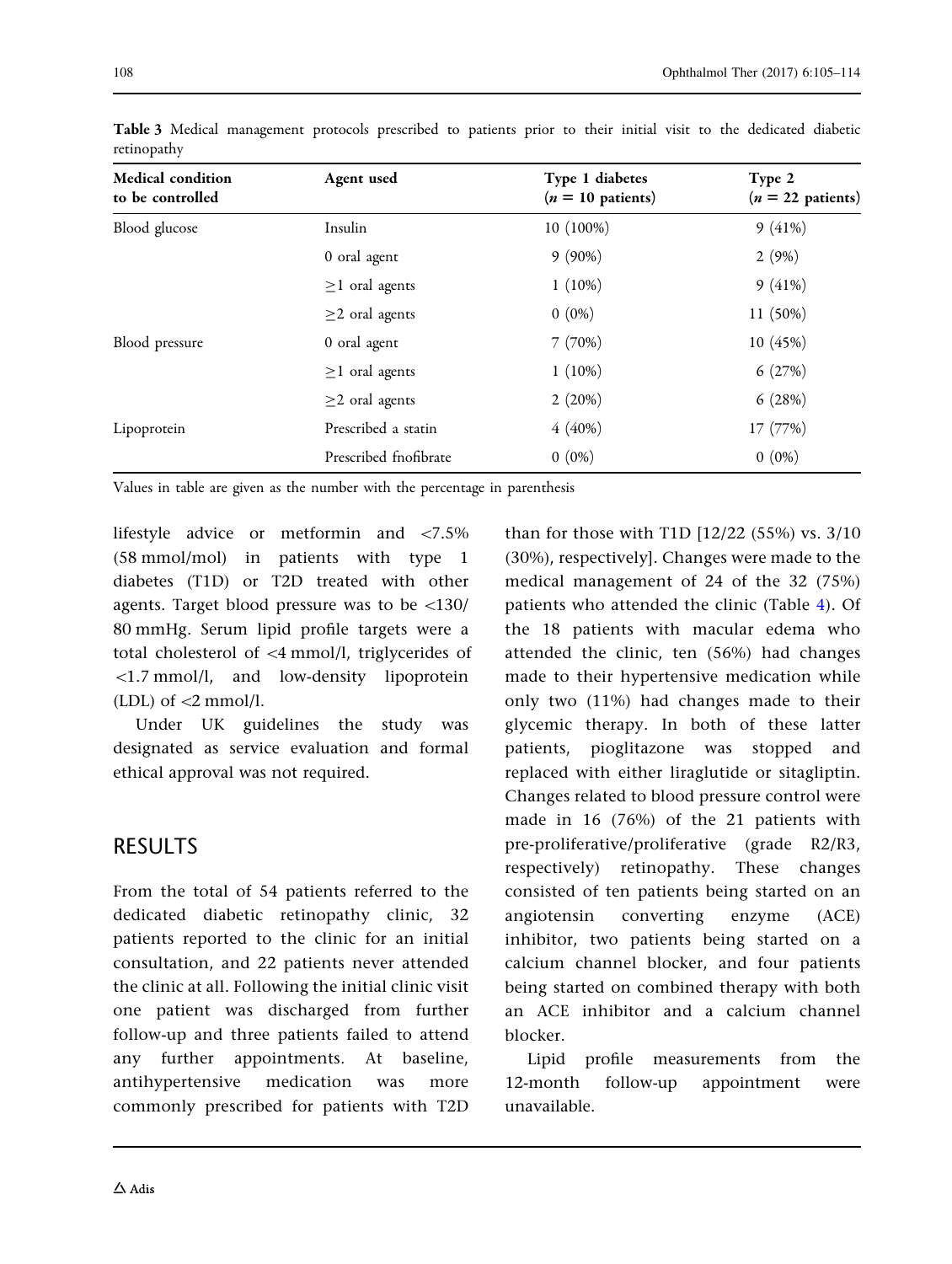| Intervention                                     | Type 1 diabetes<br>$(n = 10$ patients) | Type 2 diabetes<br>$(n = 22$ patients) |  |
|--------------------------------------------------|----------------------------------------|----------------------------------------|--|
| Insulin initiated                                | $0(0\%)$                               | $0(0\%)$                               |  |
| Modification of insulin regimen                  | $4(40\%)$                              | 1(5%)                                  |  |
| Increase in dose of oral hypoglycemic agents     | $1(10\%)$                              | $0(0\%)$                               |  |
| New oral hypoglycemic agent initiated            | $1(10\%)$                              | 3(14%)                                 |  |
| Increase in dose of anti-hypertensive medication | $1(10\%)$                              | 2(9%)                                  |  |
| New anti-hypertensive medication initiated       | $5(50\%)$                              | 10(45%)                                |  |
| Statin therapy initiated                         | 2(20%)                                 | 3(4%)                                  |  |
| Dose of statin increased                         | $0(0\%)$                               | 1(5%)                                  |  |
| Statin changed                                   | $0(0\%)$                               | 5(23%)                                 |  |

<span id="page-4-0"></span>Table 4 Management changes made at the initial clinic visit

Values in table are given as the number with the percentage in parenthesis

#### DISCUSSION

We found that the management of modifiable risk factors in the majority of patients with sight-threatening diabetic retinopathy referred by our eye department to a dedicated diabetic retinopathy clinic was suboptimal. Changes to the medical management of these patients were made in 75% of the patients who attended the diabetic retinopathy clinic, which suggests that input from diabetes specialists is beneficial to patients with worsening retinopathy. Our results support a report published by Diabetes UK which recommends that patients with diabetes and retinopathy requiring active management or complex monitoring should be managed by specialist teams [[6\]](#page-7-0).

Eye specialist input in the treatment of diabetic retinopathy is ultimately limited without the optimization of medical diabetes treatment [\[10,](#page-8-0) [11](#page-8-0)]. Poor glycemic control, together with other cardiovascular risk factors, including high blood pressure, an abnormal lipid profile, and a high BMI, accelerate the progression of diabetic retinopathy and are associated with a poorer prognosis

 $[2-4, 12-17]$ . Physicians are best placed to manage medical risk factors and early medical input in patients, and particularly in those with significant retinopathy it is vital to reduce morbidity and mortality. Ideally eye clinics would be combined with physician input, but such treatment strategies are complex to organize and represent an inefficient use of physician time [\[18\]](#page-8-0).

A HbA1c level of  $>8.0\%$  has been associated with STDR [\[19](#page-8-0)]. Numerous randomized control trials have shown that optimal long-term control of blood glucose reduces the risk of retinopathy. The Diabetes Control and Complications Trial (DCCT) and the UK Prospective Diabetes Study (UKPDS) both showed statistically highly significant reductions in the incidence and progression of retinopathy in patients who were randomized to tight blood glucose control [\[20](#page-8-0)]. Among the patients in our study, 84% had an HbA1c of  $>8\%$  at their initial appointment at the diabetic retinopathy clinic, and changes were made immediately in 31% of these patients to hyperglycemic medication.

The use of pioglitazone has been associated with macular edema  $[21, 22]$  $[21, 22]$  $[21, 22]$  $[21, 22]$  $[21, 22]$ . Two patients in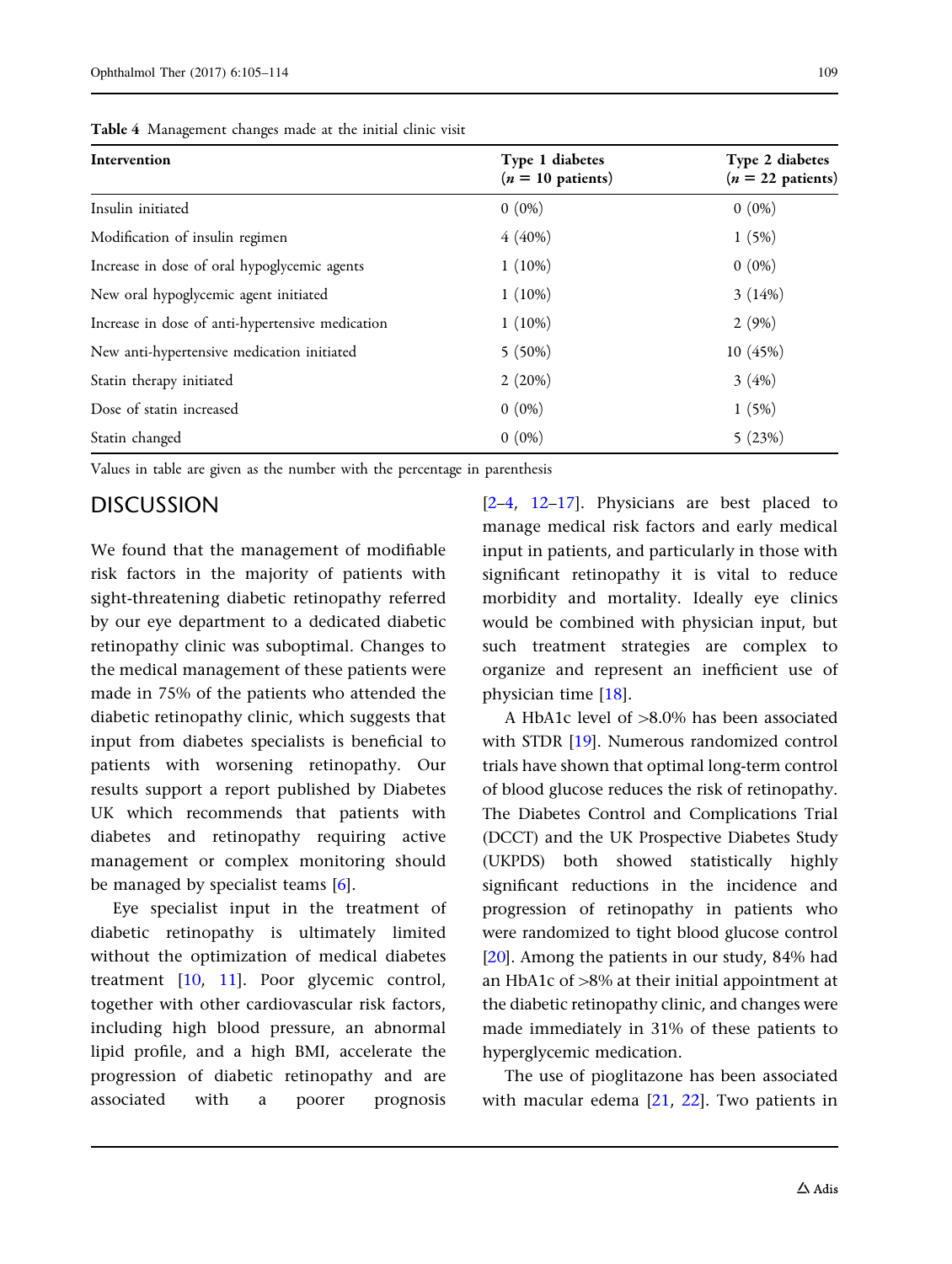| <b>Treatment targets</b>           |                  | Type 1 diabetes ( $n = 9$ patients) | Type 2 diabetes ( $n = 19$ patients) |                                |  |  |
|------------------------------------|------------------|-------------------------------------|--------------------------------------|--------------------------------|--|--|
|                                    | Initial<br>visit | First visit after<br>12 months      | Initial visit                        | First visit after<br>12 months |  |  |
| HbA1c to target                    | $0(0\%)$         | 1(13%)                              | 1(5%)                                | 4(21%)                         |  |  |
| Systolic blood pressure to target  | 3(33%)           | 5(56%)                              | 4(21%)                               | 5(26%)                         |  |  |
| Diastolic blood pressure to target | 4(44%)           | 4(44%)                              | 10 (53%)                             | 7(37%)                         |  |  |
| Combined blood pressure to target  | 3(33%)           | 5(56%)                              | 4(21%)                               | 5(26%)                         |  |  |

Table 5 Adherence to treatment targets at the initial clinic visit and at the first visit after 12 months

Data (number with the percentage in parenthesis) from the initial visit are shown only for those patients who returned to the clinic for subsequent follow-up

our study with diabetic maculopathy were on pioglitazone at presentation; this medication was stopped in both patients and an alternative glycemic agent prescribed. Stopping pioglitazone without the substitution of an alternative agent may lead to a deterioration in glycemic control [\[23\]](#page-8-0).

The UKPDS found that tight control of blood pressure led to a 34% reduction in the rate of progression of retinopathy; more specifically, this trial found that for each 10 mmHg decrease in systolic blood pressure there was a 13% reduction in the risk of retinopathy [[3](#page-7-0), [5\]](#page-7-0). The UKPDS also showed that in patients with T2D, systolic blood pressure was strongly linked to the incidence of diabetic retinopathy [\[24\]](#page-8-0). The Wisconsin Epidemiologic Study of Diabetic Retinopathy (WESDR) found diastolic blood pressure to be a significant indicator of progression of diabetic retinopathy in patients with younger onset T1D. The WESDR also found that in patients with T1D and T2D, elevated diastolic blood pressure was associated with a significantly increased 4-year risk of developing macular edema [[25–27](#page-8-0)].

In our study 72% patients had a blood pressure that surpassed the target of 130/80 mmHg at the initial clinic visit, and changes to blood pressure management were made in 57% (13/23) of these. A further three patients were referred for 24-h blood pressure monitoring. These findings suggest that blood pressure, a very easily measured parameter, may be a strong determining factor in identifying patients who would benefit from referral to the diabetologist. One study has suggested that blood pressure should be measured in all patients at every diabetes clinic appointment with the ophthalmologist [[5\]](#page-7-0). However, in another study blood pressure recordings at an eye clinic were found to be significantly higher than comparative diabetes clinic measurements, possibly secondary to the white-coat effect  $[28]$ . Clearly, the benefits of one-off blood pressure measurements at eye clinics is of debatable value, and home and ambulatory blood pressure monitoring can provide objective data regarding individual blood pressure control.

Hypertension worsens with the progression of diabetes [\[29\]](#page-8-0). In our study, after 12 months of follow-up, blood pressure improvements were less consistent than those for glycemic control (Table 5). Only one additional patient had a combined target blood pressure. Three patients had an increase in their diastolic blood pressure such that it was no longer possible to achieve the target. The reasons for this increase are likely multifactorial and include the possibility of white-coat hypertension. Of 28 patients,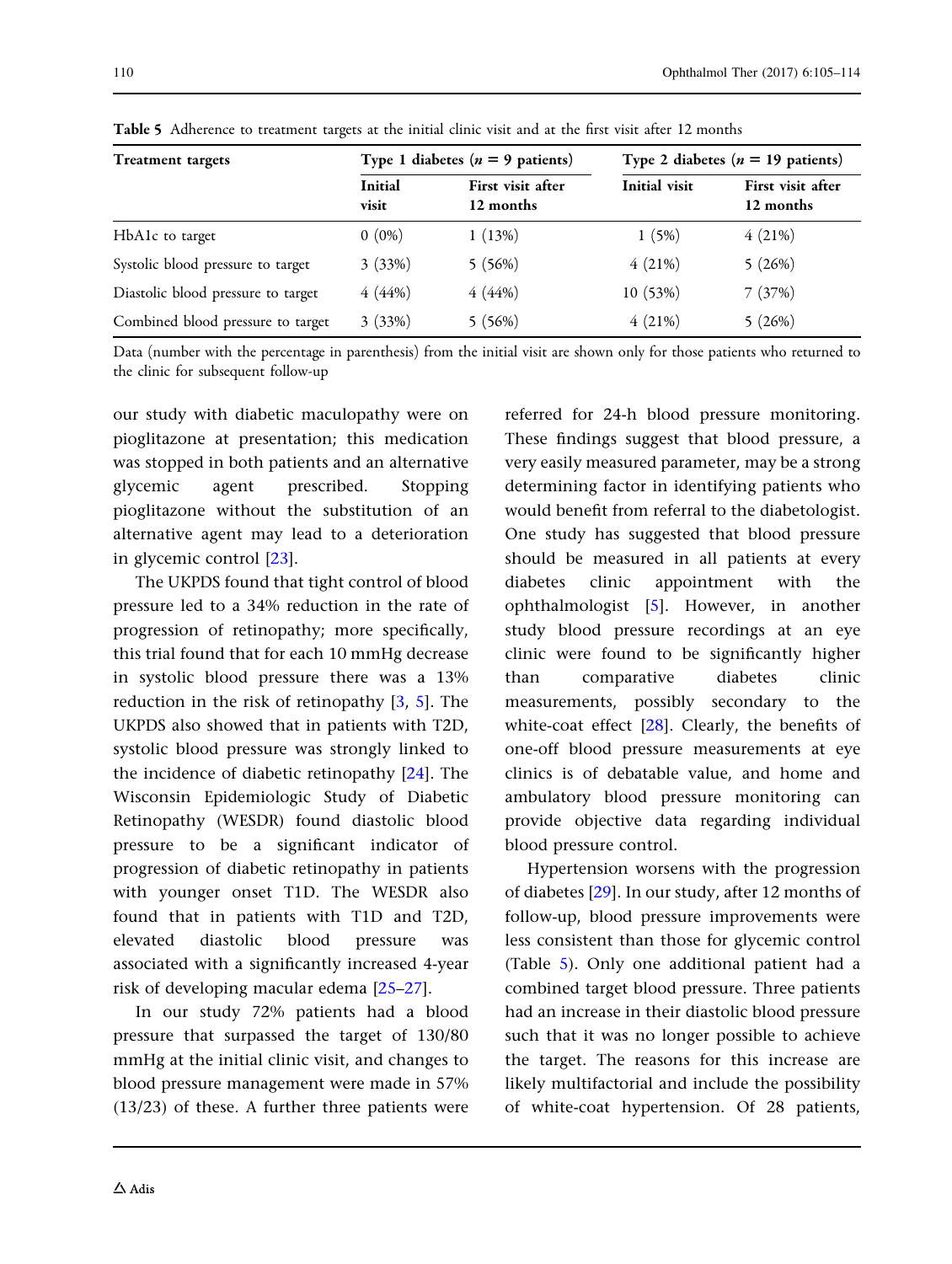seven (25%) had a drop in their diastolic blood pressure that was  $>10$  mmHg at the follow-up visit as compared to the initial visit; 12 patients (43%) had an equivalent drop in their systolic blood pressure.

No patients in this study were prescribed fenofibrate either prior to or at the initial clinic visit. The Action to Control Cardiovascular Risk in Diabetes (ACCORD) study group highlighted that fenofibrate may reduce the rate of progression of diabetic retinopathy [\[15\]](#page-8-0). The Fenofibrate Intervention and Event Lowering in Diabetes (FIELD) study noted a 37% reduction in the need for laser treatment in patients with T2D who were taking fenofibrate [[17\]](#page-8-0). Following this study, Australia's Therapeutic Goods Association approved its use to slow the progression of diabetic retinopathy in patients with T2D [[30](#page-8-0)]. The use of fenofibrate alongside statins is associated with an increased risk of myopathy and rhabdomyolysis [[31](#page-8-0)]. NICE guidance recommends against the use of fibrates for the prevention of cardiovascular disease in patients with T1D and T2D [\[32\]](#page-8-0), but in the UK there is no current guidance on the use of fenofibrate in patients with diabetic retinopathy.

Statins have been shown not to have a significant effect on the progression of diabetic retinopathy despite being effective in treating hyperlipidemia [[33–35\]](#page-9-0). Of the 32 patients in our study, 72% had changes made to their management which involved the prescription of statins with the aim to reduced overall systemic risk.

A pre-determined protocol was used to determine which patients should be referred to the diabetologist, which resulted in all patients with STDR being referred to the dedicated diabetic physician clinic. An alternate strategy of only referring patients with suboptimal diabetes control or management could be considered, as recommended by the UK Royal College of Ophthalmologists; however, key information, such as HbA1c and current medical management, is often unknown or unavailable [[36](#page-9-0), [37\]](#page-9-0). Ultimately, ophthalmologists need to weigh advice from both the Royal College of Ophthalmologists and Diabetes UK against their knowledge of the capacity of local services when deciding which patients would benefit most from specialist input in their diabetes care. Improved collaboration with GPs and local protocols could prevent unnecessary referrals and enhance monitoring of modifiable risk factors in patients with STDR such that early specialist input can be achieved as required.

Failure to attend outpatient appointments is a particularly prevalent issue in the diabetic population and is associated with poorer outcomes [[38](#page-9-0), [39\]](#page-9-0). Of the 54 patients referred by our eye department to the diabetic retinopathy clinic, 22 failed to attend their initial clinic appointment. One study found that the presence of major diabetic complications was associated with improved clinic attendance  $[40]$ . Only three of the 32 patients who presented to the diabetic retinopathy for their initial appointment failed to attend their first follow up appointment after 12 months, possible due to an increased understanding of the importance of improvements to their systemic control.

A strength of the study was our ability to access data from both the eye department and the diabetes clinics. Limiting factors include the retrospective nature of our study and our small sample size. The longest period of follow-up data was from the first clinic appointment up to 12 months following the initial visit. The availability of additional follow-up data was limited due to the high turnover of patients in the clinic. Patients who require longer term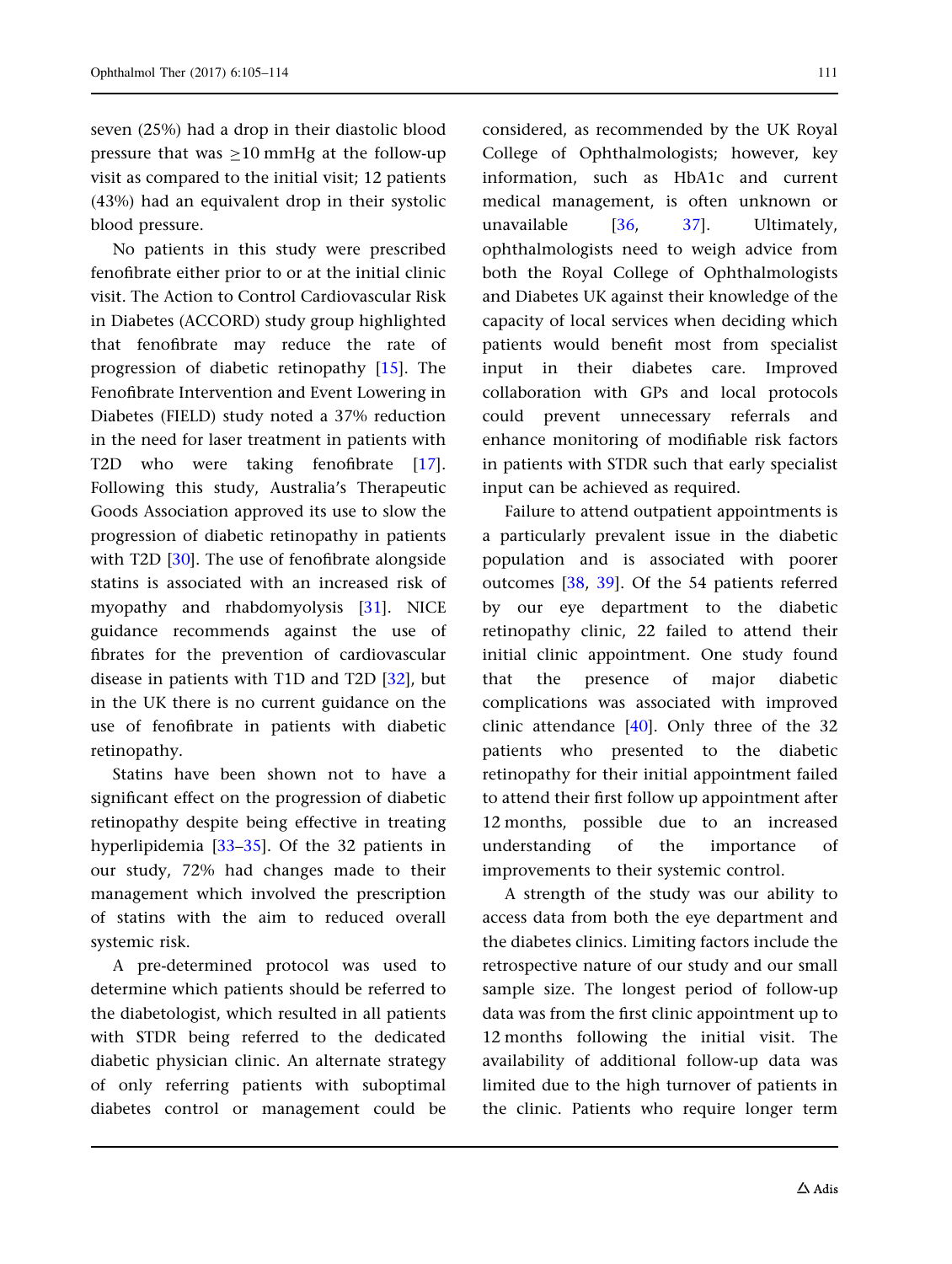<span id="page-7-0"></span>follow-up are referred to a general diabetes clinic for ongoing management, and those who are on maximal medical therapy are discharged to the care of their GP with the option of re-referral if required.

#### **CONCLUSION**

We have shown that a large proportion of patients with STDR have sub-optimal medical management of their diabetes. A collaborative approach between primary care physicians, diabetes specialists, and ophthalmologists is needed to provide optimal therapies. Strategies to maximize attendance should be carefully considered. We would recommend that all eye departments should develop protocols for referring patients with STDR for specialist diabetes input.

#### ACKNOWLEDGEMENTS

No funding or sponsorship was received for this study or publication of this article. All named authors meet the International Committee of Medical Journal Editors (ICMJE) criteria for authorship for this manuscript, take responsibility for the integrity of the work as a whole, and have given final approval to the version to be published.

Disclosures. S. Mamtora, T. Sandinha, P. E. Carey and D. H. W. Steel have nothing to disclose.

Compliance with ethics guidelines. Under UK guidance the study was designated as service evaluation and formal ethical approval was not required.

Open Access. This article is distributed under the terms of the Creative Commons Attribution-NonCommercial 4.0 International License ([http://creativecommons.org/licenses/](http://creativecommons.org/licenses/by-nc/4.0/) [by-nc/4.0/](http://creativecommons.org/licenses/by-nc/4.0/)), which permits any noncommercial use, distribution, and reproduction in any medium, provided you give appropriate credit to the original author(s) and the source, provide a link to the Creative Commons license, and indicate if changes were made.

#### **REFERENCES**

- Liew G, Michaelides M, Bunce C. A comparison of the causes of blindness certifications in England and Wales in working age adults (16–64 years),<br>1999–2000 with 2009–2010. BMJ Open. with 2009–2010. BMJ Open. 2014;4(2):e004015.
- 2. [No authors listed] Intensive blood-glucose control with sulphonylureas or insulin compared with conventional treatment and risk of complications in patients with type 2 diabetes (UKPDS 33). Lancet. 1998;352(9131):837–53.
- 3. UK Prospective Diabetes Study Group. Tight blood pressure control and risk of macrovascular and microvascular complications in type 2 diabetes: UKPDS 38. BMJ. 1998;317(7160):703–13.
- 4. The Diabetes Control and Complications Trial Research Group. The effect of intensive treatment of diabetes on the development and progression of long-term complications in insulin-dependent diabetes mellitus. N Engl J Med. 1993;329(14): 977–86.
- 5. Sivaprasad S, Jackson H. Blood pressure control in type II diabetics with diabetic retinopathy. Eye. 2006;21(6):708–11.
- 6. Diabetes UK. Specialist diabetes services for adults with diabetes. From the 2010 Diabetes UK Task and Finish Group report. 2010. [https://www.](https://www.diabetes.org.uk/About_us/What-we-say/Healthcare-professional-staffing-competency/Specialist-diabetes-team-role-and-members/) [diabetes.org.uk/About\\_us/What-we-say/Healthcare](https://www.diabetes.org.uk/About_us/What-we-say/Healthcare-professional-staffing-competency/Specialist-diabetes-team-role-and-members/)[professional-staffing-competency/Specialist-diabetes](https://www.diabetes.org.uk/About_us/What-we-say/Healthcare-professional-staffing-competency/Specialist-diabetes-team-role-and-members/)[team-role-and-members/](https://www.diabetes.org.uk/About_us/What-we-say/Healthcare-professional-staffing-competency/Specialist-diabetes-team-role-and-members/). Accessed 13 June 2016.
- 7. National Diabetes Inpatient Audit 2015. 2016. [http://](http://content.digital.nhs.uk/searchcatalogue?productid=20443%26%26q=%22National%2bdiabetes%2baudit%22%26sort=Relevance%26size=10%26page=1#top) [content.digital.nhs.uk/searchcatalogue?productid=](http://content.digital.nhs.uk/searchcatalogue?productid=20443%26%26q=%22National%2bdiabetes%2baudit%22%26sort=Relevance%26size=10%26page=1#top) [20443&q=%22National](http://content.digital.nhs.uk/searchcatalogue?productid=20443%26%26q=%22National%2bdiabetes%2baudit%22%26sort=Relevance%26size=10%26page=1#top)+diabetes+audit%22&sort= [Relevance&size=10&page=1#top](http://content.digital.nhs.uk/searchcatalogue?productid=20443%26%26q=%22National%2bdiabetes%2baudit%22%26sort=Relevance%26size=10%26page=1#top). [http://content.](http://content.digital.nhs.uk/catalogue/PUB20206/nati-diab-inp-audi-15-nat-rep.pdf) [digital.nhs.uk/catalogue/PUB20206/nati-diab-inp](http://content.digital.nhs.uk/catalogue/PUB20206/nati-diab-inp-audi-15-nat-rep.pdf)[audi-15-nat-rep.pdf](http://content.digital.nhs.uk/catalogue/PUB20206/nati-diab-inp-audi-15-nat-rep.pdf).
- 8. Photocoagulation for diabetic macular edema. Early Treatment Diabetic Retinopathy Study report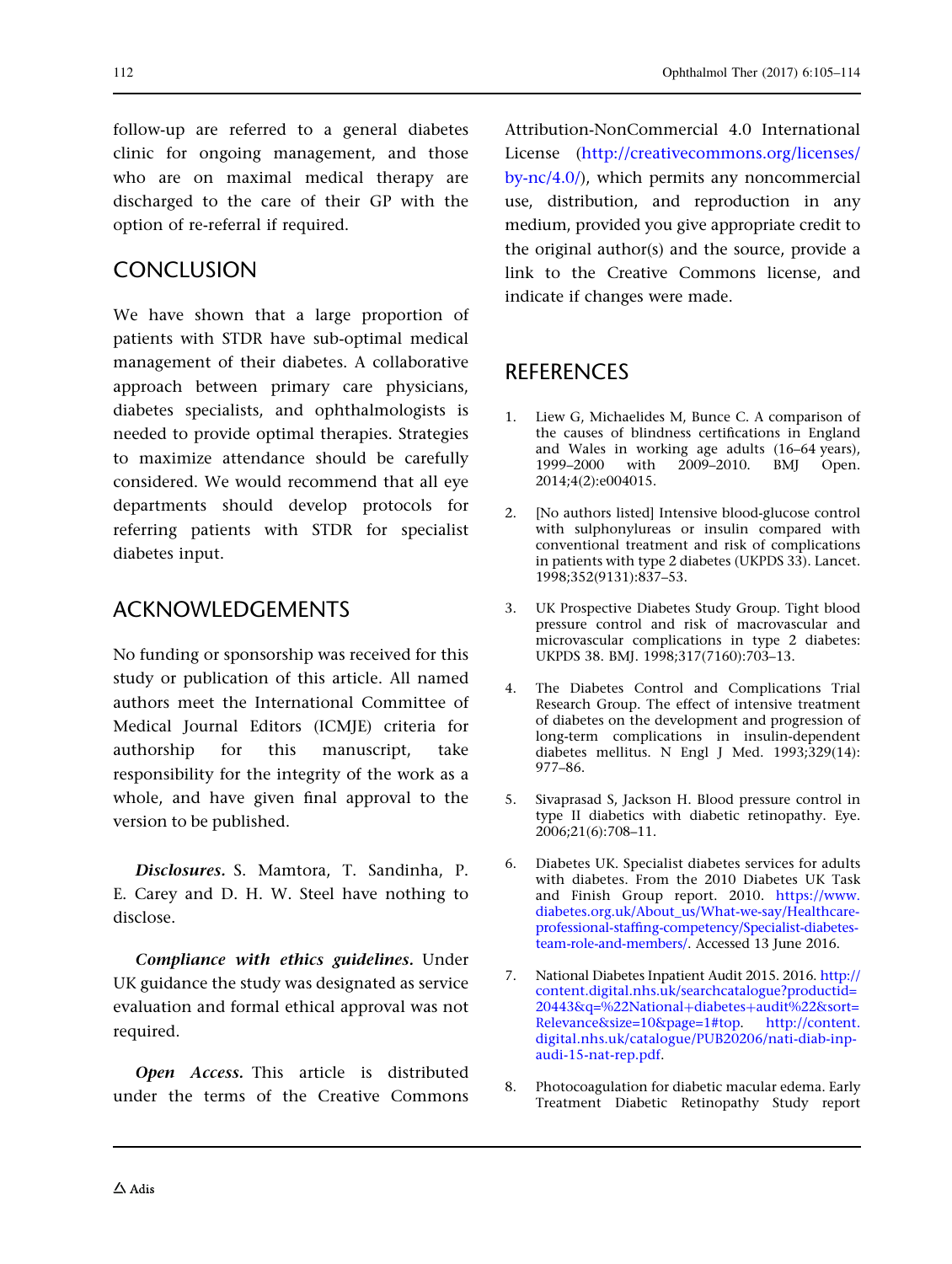<span id="page-8-0"></span>number 1. Early Treatment Diabetic Retinopathy Study research group. Arch Ophthalmol. 1985;103(12):1796–806.

- 9. National Institute for Health and Care Excellence (NICE). Type 2 diabetes in adults: management [NG28]. 2015. [https://www.nice.org.uk/guidance/](https://www.nice.org.uk/guidance/ng28) [ng28.](https://www.nice.org.uk/guidance/ng28) Accessed 13 Feb 2016.
- 10. Aiello L, Ayala AR, Antoszyk AN, et al. Assessing the effect of personalized diabetes risk assessments during ophthalmologic visits on glycemic control: a randomized clinical trial. JAMA Ophthalmol. 2015;133(8):888–96.
- 11. Frank RN. Systemic therapies for diabetic retinopathy. Ophthalmology. 2014;121(12):2295– 6.
- 12. The Kroc Collaborative Study Group. Diabetic retinopathy after two years of intensified insulin treatment: Follow-up of the Kroc Collaborative Study. JAMA. 1988;260(1): 37–41.
- 13. Dahl-Jørgensen K, Brinchmann-Hansen O, Hanssen KF, Ganes T, Kierulf P, Smeland E, et al. Effect of near normoglycaemia for two years on progression of early diabetic retinopathy, nephropathy, and neuropathy: the Oslo study. Br Med J. 1986;293(6556):1195–9.
- 14. Reichard P, Nilsson B-Y, Rosenqvist U. The effect of long-term intensified insulin treatment on the development of microvascular complications of diabetes mellitus. N Eng J Med. 1993;329(5):304–9.
- 15. Margolis KL, O'Connor PJ, Morgan TM, Buse JB, Cohen RM, Cushman WC, et al. Outcomes of combined cardiovascular risk factor management strategies in type 2 diabetes: the ACCORD randomized trial. Diabet Care. 2014;37(6):1721–8.
- 16. Chew EY, Klein ML, Ferris FL, et al. Association of elevated serum lipid levels with retinal hard exudate in diabetic retinopathy: Early Treatment Diabetic Retinopathy Study (ETDRS) report 22. Arch Ophthalmol. 1996;114(9):1079–84.
- 17. Keech AC, Mitchell P, Summanen PA, O'Day J, Davis TME, Moffitt MS, et al. Effect of fenofibrate on the need for laser treatment for diabetic retinopathy (FIELD study): a randomised controlled trial. Lancet. 2007;370(9600):1687–97.
- 18. Ho ETL. Improving waiting time and operational clinic flow in a tertiary diabetes center. BMJ Qual Improv Rep. 2014;2. doi: [10.1136/bmjquality.](http://dx.doi.org/10.1136/bmjquality.u201918.w1006) [u201918.w1006](http://dx.doi.org/10.1136/bmjquality.u201918.w1006)
- 19. Raman R, Verma A, Pal SS, Gupta A, Vaitheeswaran K, Sharma T. Influence of glycosylated hemoglobin on sight-threatening diabetic retinopathy: A

population-based study. Diabet Res Clin Pract. 2011;92(2):168–73.

- 20. Frank RN. Diabetic retinopathy and systemic factors. Middle East Afr J Ophthalmol. 2015;22(2):151–6.
- 21. Niemeyer NV, Janney LM. Thiazolidinedione-induced edema. Pharmacotherapy. 2002;22(7):924–9.
- 22. Ryan Jr EH, Han DP, Ramsay RC, Cantrill HL, Bennett SR, Dev S, et al. Diabetic macular edema associated with glitazone use. Retina. 2006;26(5):562–70.
- 23. Oshitari T, Asaumi N, Watanabe M, Kumagai K, Mitamura Y. Severe macular edema induced by pioglitazone in a patient with diabetic retinopathy: a case study. Vasc Health Risk Manag. 2008;4(5):1137–40.
- 24. Stratton IM, Kohner EM, Aldington SJ, Turner RC, Holman RR, Manley SE, et al. UKPDS 50: risk factors for incidence and progression of retinopathy in Type II diabetes over 6 years from diagnosis. Diabetologia. 2001;44(2):156–63.
- 25. Klein R, Klein BE, Moss SE, Cruickshanks KJ. The Wisconsin Epidemiologic Study of Diabetic Retinopathy: XVII. The 14-year incidence and progression of diabetic retinopathy and associated risk factors in type 1 diabetes. Ophthalmology. 1998;105(10):1801–15.
- 26. Klein R, Moss SE, Klein BE, Davis MD, DeMets DL. The Wisconsin epidemiologic study of diabetic retinopathy. XI. The incidence of macular edema. Ophthalmology. 1989;96(10):1501–10.
- 27. Klein R, Klein BEK. Blood pressure control and diabetic retinopathy. Br J Ophthalmol. 2002;86(4):365–7.
- 28. Al-Husainy S, Farmer J, Gibson JM, Dodson PM. Is measurement of blood pressure worthwhile in the diabetic eye clinic? Eye. 2004;19(3):312–6.
- 29. Sowers JR, Epstein M. Diabetes mellitus and associated hypertension, vascular disease, and nephropathy an update. Hypertension. 1995;26(6 Pt 1):869–79.
- 30. Sharma N, Ooi JL, Ong J, Newman D. The use of fenofibrate in the management of patients with diabetic retinopathy: an evidence-based review. Austr Fam Phys. 2015;44(6):367–70.
- 31. Shek A, Ferrill MJ. Statin-fibrate combination therapy. Ann Pharmacother. 2001;35(7–8):908–17.
- 32. National Institute for Health and Care Excellence (NICE). Clinical guideline [CG181]. Cardiovascular